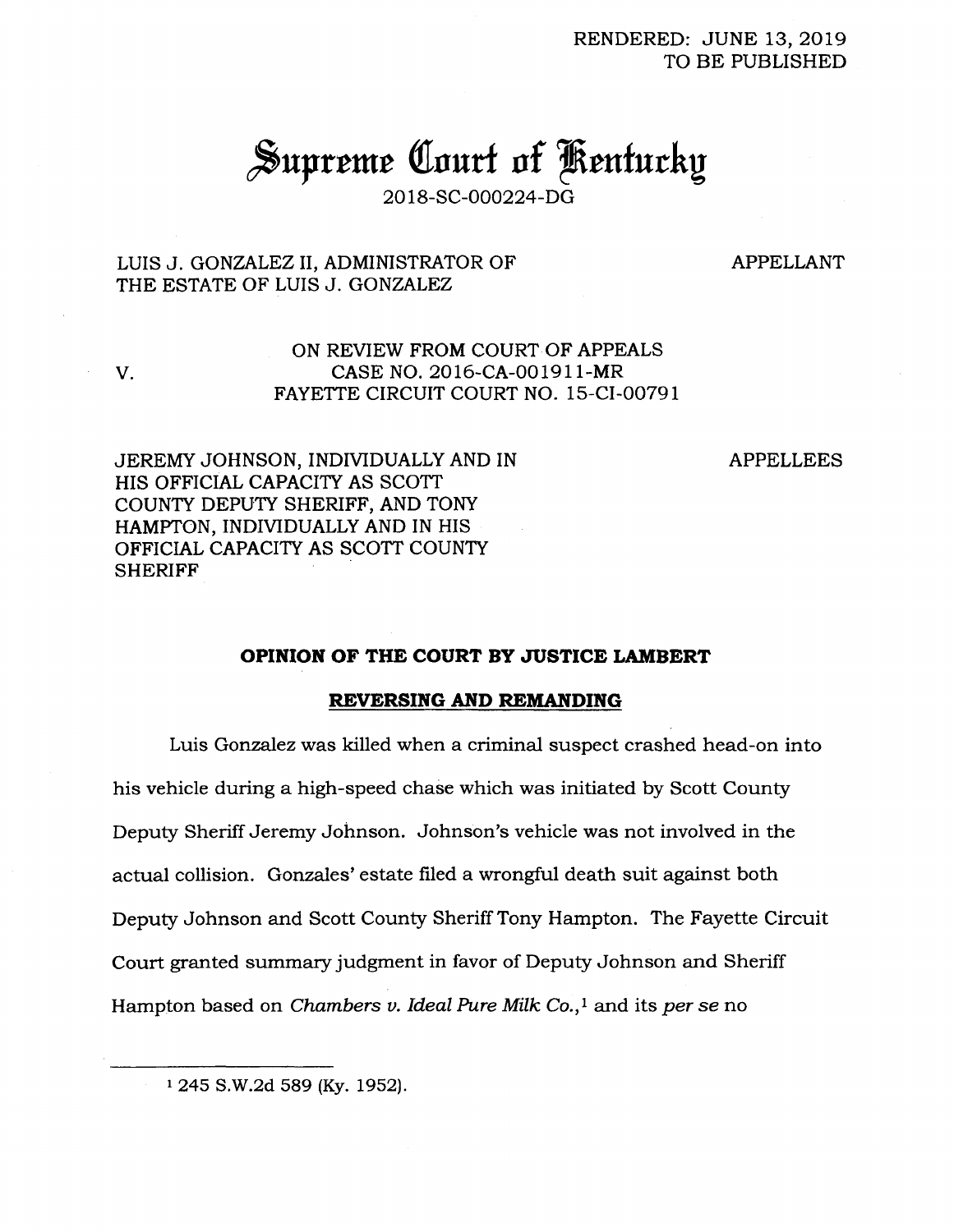proximate cause rule. We now overrule *Chambers* insofar as it holds an officer cannot be the proximate or legal cause of damage inflicted on a third party by a fleeing suspect. We adopt the majority rule that will allow juries to determine whether a pursuing officer's actions were a substantial factor in causing injury to a third party and apportion fault accordingly.

#### **I. FACTUAL AND PROCEDURAL BACKGROUND**

In January of 2014, officers from the Scott County Sheriff's Department and the Kentucky State Police joined forces to carry out a sting operation to apprehend a suspected heroin dealer. Their plan was to have a man named Gregory buy from the dealer, and then have a confidential informant buy the heroin from Gregory.

At around 9 p.m. the suspected dealer pulled into the agreed upon meeting place. Deputy Johnson was instructed to conceal his presence during the exchange and wait for a lead officer's order to perform a traffic stop on the suspect if possible. During this time Deputy Johnson ran the suspect's license plate number and learned the name of the car's registered owner.

After the exchange, Gregory identified the dealer as "Chief," an alias used by Kennan McLaughlin. An officer with the Lexington Police Department who was in contact with the lead officers confirmed his identity. Lexington Police officers then went to McLaughlin's home in Fayette County to stake it out.

Meanwhile, Johnson witnessed McLaughlin run a red light and, without authorization, began to pursue him. A litany of things went wrong with the pursuit. To begin, it had been raining, making the well-traveled road slippery.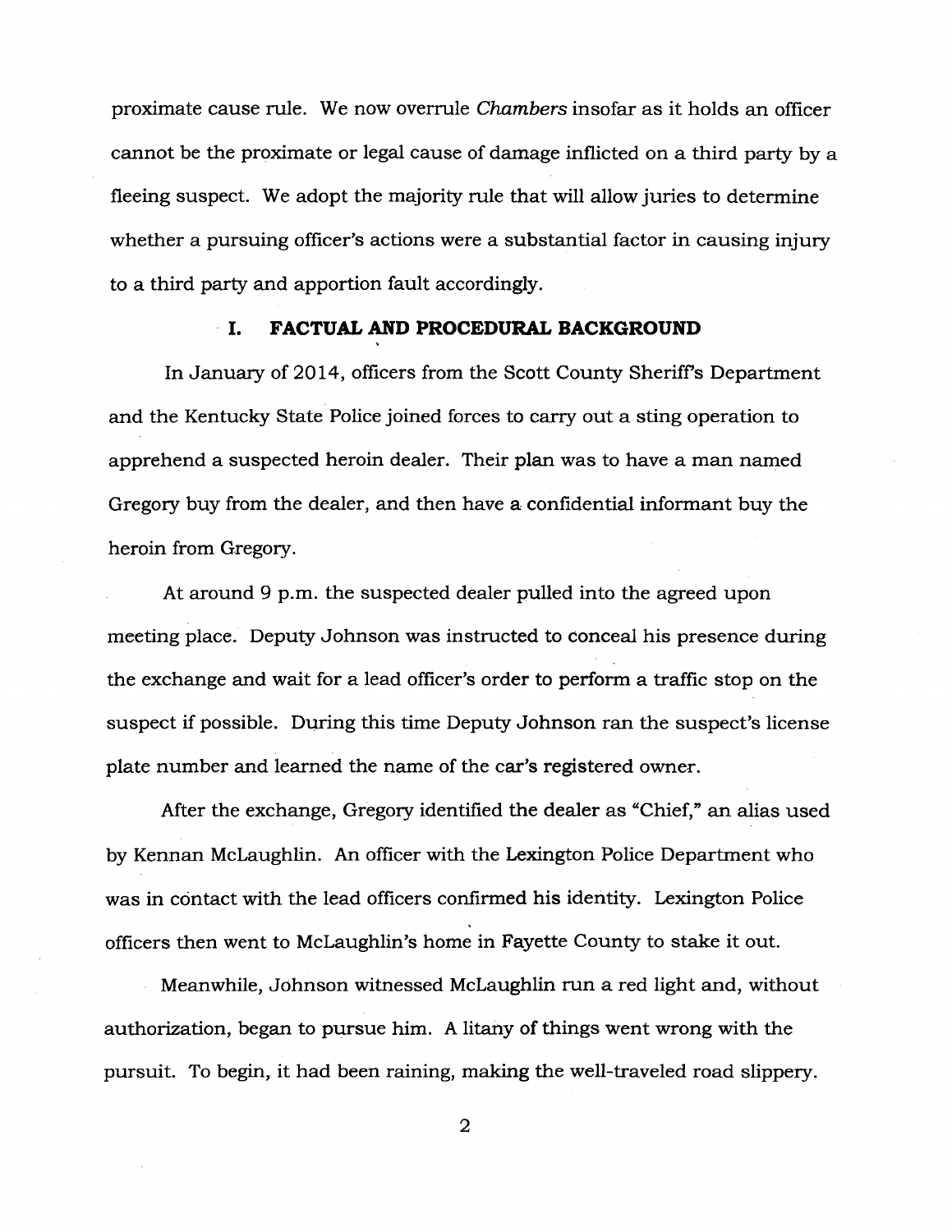Further, the cruiser Deputy Johnson was using that evening was a K-9 unit, and K-9 Officer Hugo was in the back seat. The partition in the cruiser was unlocked, and the restless dog was able to poke his head through the partition into the front seat. Finally, while the lights on Deputy Johnson's cruiser were functioning, the siren was not. Deputy Johnson claimed he did not realize the siren was broken until two miles into the pursuit. He testified that, though he knew pursing a suspect without his siren violated KRS<sup>2</sup> 189.940 and the Scott Co. Sheriff Dept.'s practices, he continued the pursuit for about another mile.

As McLaughlin and Deputy Johnson were approaching an S-curve, they both slowed down. It was at this time that Johnson assessed the situation and decided to terminate the pursuit. But, almost immediately after he decided to stop pursuing McLaughlin, he saw McLaughlin's car fishtail out of control and hit what Johnson thought was the guardrail. Tragically, McLaughlin actually hit the decedent Luis Gonzales' car. Luis was pronounced dead at the scene. Geneva Spencer, the driver, also later died due to her injuries.

Gonzales' estate filed a wrongful death suit against both Deputy Johnson and Tony Hampton, the Scott Co. Sheriff. Before discovery was complete, the trial court granted summary judgment in Deputy Johnson and Sheriff Hampton's favor. The court found that, based on *Chambers,* Deputy Johnson's actions were not the proximate or legal cause of Gonzales' death as a matter of

<sup>2</sup> Kentucky Revised Statute.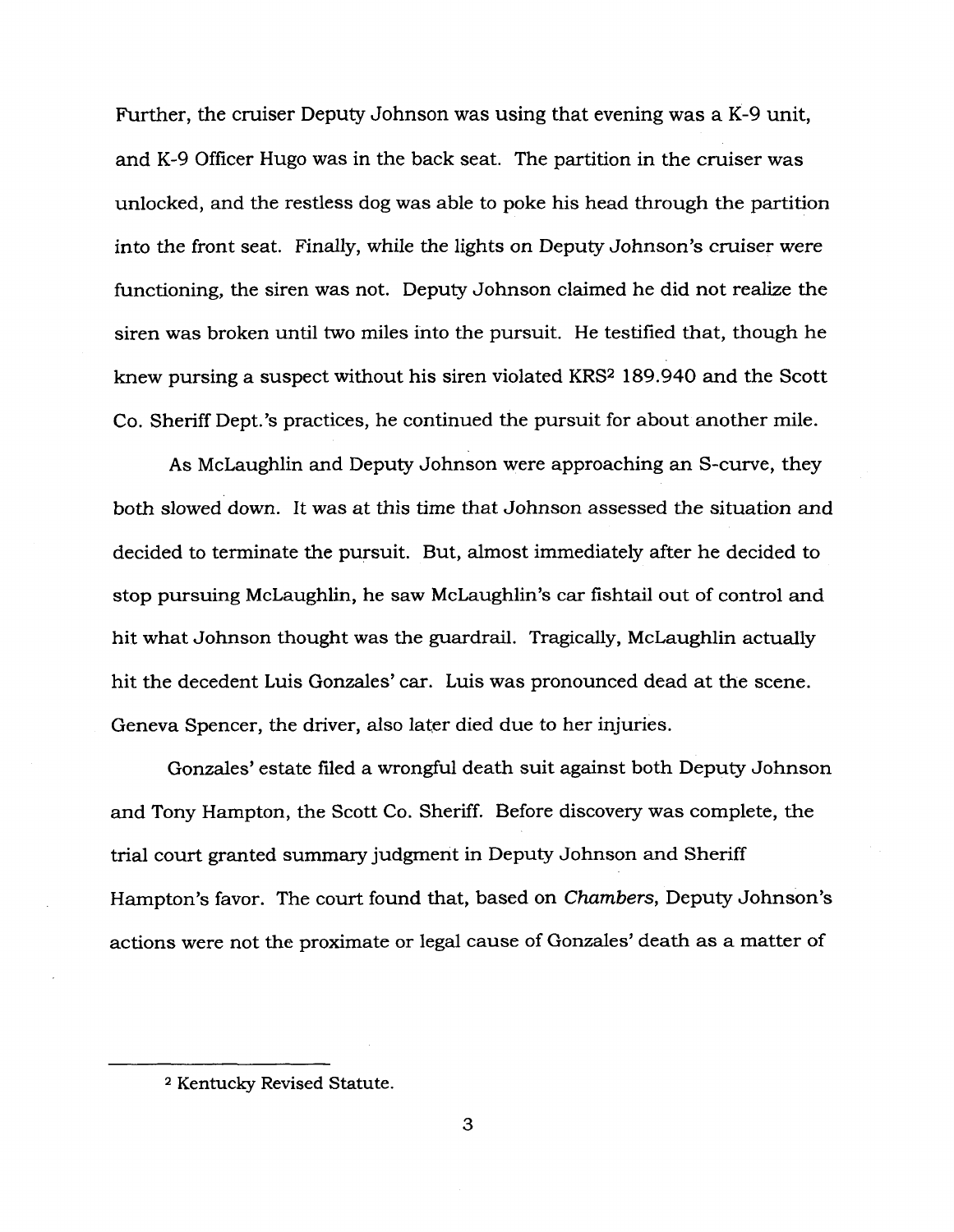law. The Court of Appeals also held that it was bound by *Chambers* and reluctantly affirmed.

The single issue presented by this appeal is whether this Court should abandon the *per se* no proximate cause rule established by *Chambers.* Based on the following, we reverse.

#### **II. PER SE NO PROXIMATE CAUSE RULE**

"Appellate review of a summary judgment involves only legal questions and a determination of whether a disputed material issue of fact exists. So we operate under a de novo standard of review with no need to defer to the trial court's decision."<sup>3</sup>

For the purposes of a wrongful death suit such as this one, KRS 411.130(1) provides: "Whenever the death of a person results from an injury inflicted by the negligence or wrongful act of another, damages may be recovered for the death from the person who caused it, or whose agent or servant caused it." To demonstrate that the defendant was negligent a plaintiff must show that (1) the defendant owed the plaintiff a duty of care; (2) the defendant breached that duty of care; (3) a causal connection between the defendant's conduct and the plaintiffs damages; and (4) damages.<sup>4</sup> The causal connection element is composed of two elements:

> Cause-in-fact and legal or consequential causation. Cause-in-fact involves the factual chain of events leading to the injury; whereas, consequential

*<sup>3</sup> Shelton v. Kentucky Easter Seals Soc'y, Inc.,* 413 S.W.3d 901, 905 (Ky. 2013) (internal footnotes omitted).

*<sup>4</sup> Patton v. Bickford,* 529 S.W.3d 717, 729 (Ky. 2016).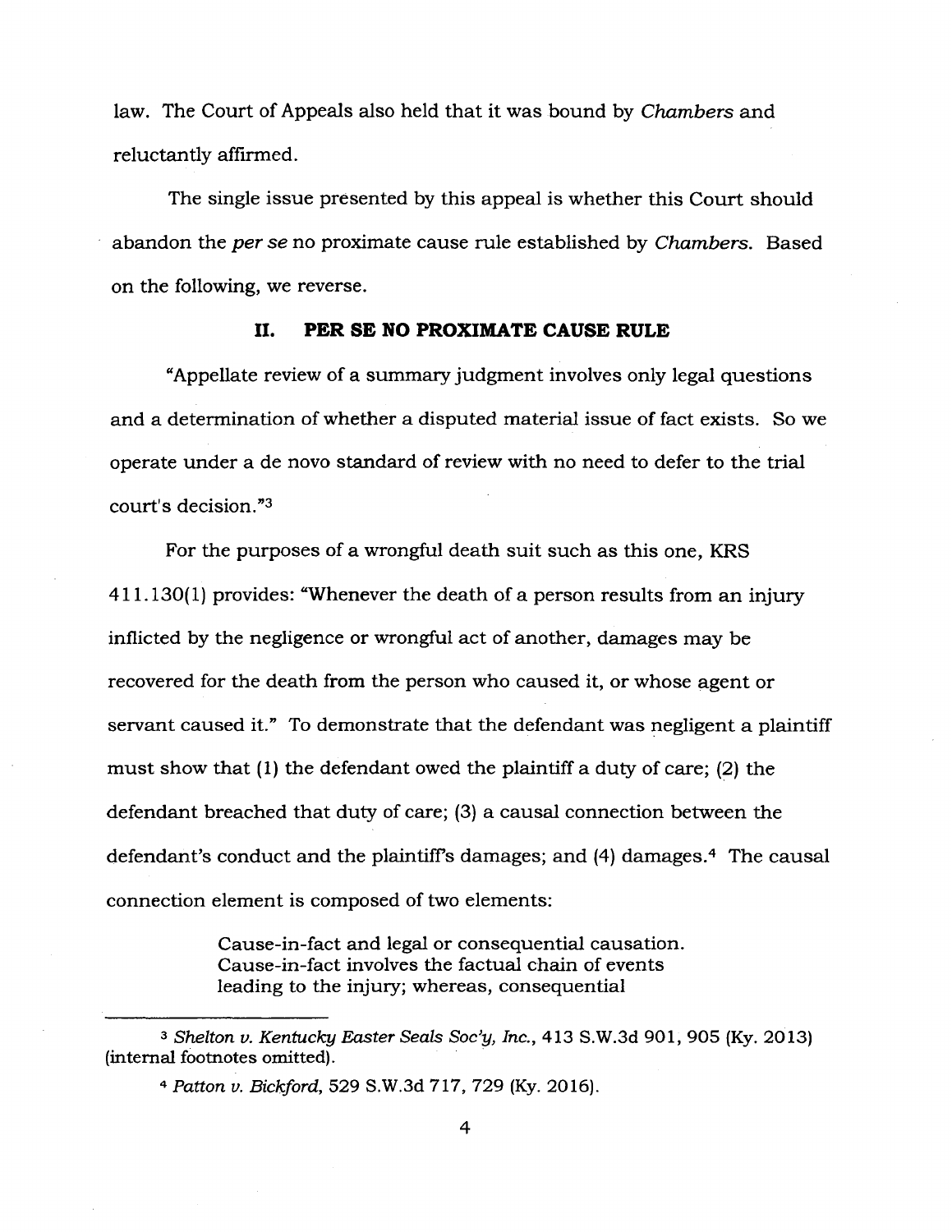causation concerns the concepts of foreseeability and the public policy consideration on limiting the scope of responsibility for damages. In Kentucky, the cause-infact component has been redefined as a "substantial factor" element as expressed in Restatement (Second) of Torts §431. The scope of duty also includes a foreseeability component involving whether the risk of injury was reasonably foreseeable.<sup>5</sup>

In *Chambers,* this Court held that a police officer's actions could, as a matter of law, never be the proximate or legal cause of damages suffered by a third party struck by a fleeing suspect.<sup>6</sup>

Like here, the police cruiser in *Chambers* did not contact the plaintiffoccupied vehicle. Officers Robert Chambers and Jack Long were patrolling in their cruiser at 3 a.m. and noticed a man named Wren Shearer sitting in a parked car. *Id.* at 590. The policemen were familiar with Shearer's criminal record and believed him to be a "suspicious character." *Id.* They turned their cruiser around to investigate, and Shearer fled. *Id.* During the officers' pursuit the cruiser's lights and siren were on and the officers "fired shots into the air in an effort to halt Shearer." *Id.* The speeding Shearer hit a horse-drawn milk wagon owned by Ideal Pure Milk Co. while it was making a left turn. *Id.* at 589-90. A jury ruled in favor of Ideal Milk and awarded damages. *Id.* at 590.

On appeal, Officers Chambers and Long argued for reversal on the basis that they were not the proximate cause of the damage to the wagon or its driver. *Id.* This Court agreed and held:

*<sup>5</sup> Lewis v. B&R Corporation,* 56 S.W.3d 432, 437 (Ky. App. 2001) (internal footnotes omitted).

*<sup>6</sup> Chambers,* 245 S.W.2d at 591.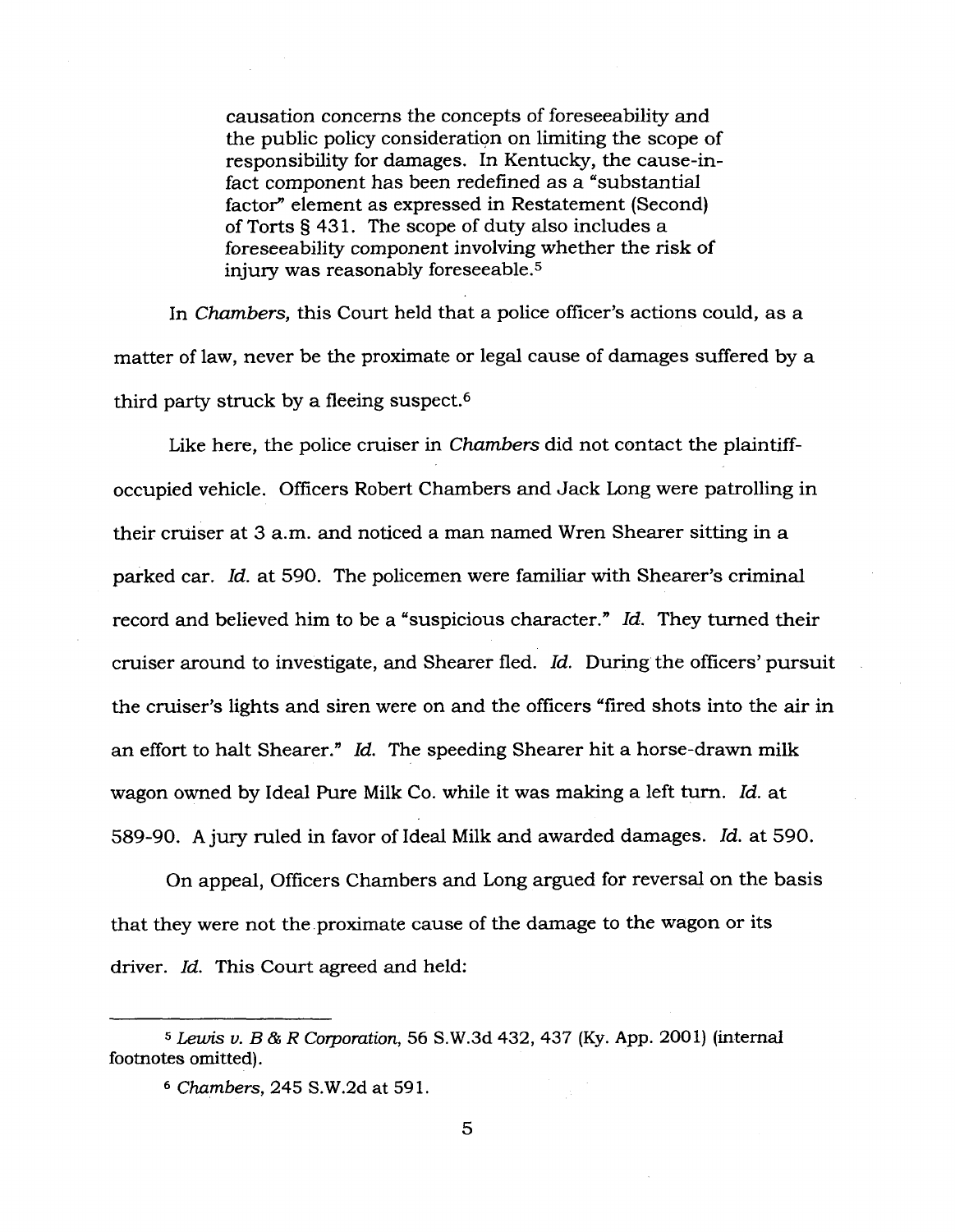To argue that the officers' pursuit caused Shearer to speed may be factually true, but it does not follow that the officers are liable at law for the results of Shearer's negligent speed. **Police cannot be made insurers of the conducts of the culprits they chase.** It is our conclusion that **the action of the police was not the legal or proximate cause of the accident,** and that the jury should have been instructed to find for the appellants.

*Id.* at 591 (emphasis added). This was the entirety of the holding on the matter. The *Chambers* court provided no statutory support or legal precedent to defend this bare conclusion, and was thus, judge-made law. Nonetheless, based on the *Chambers* holding, Kentucky began to apply what is commonly referred to as the *per se* no proximate cause rule. Because of this, our trial courts and juries were precluded from ever finding that police officers were the cause of any damage suffered by a third party who is hit by a fleeing suspect.<sup>7</sup>

Today, sixty-Seven years post-*Chambers,* Kentucky finds itself in a nearly non-existent minority of states that have such a *per se* no proximate cause rule. The following is a non-exhaustive list of states that do not: *Seals v. City of Columbia,* 575 So.2d 1061 (Ala. 1991); *Estate ofAten v. City of Tucson,* 817 P.2d 951 (Ariz. Ct. App. 1991); *City of Caddo Valley v. George,* 9 S.W.3d 481 (Ark. 2000); *Tetro v. Town of Stratford,* 458 A.2d 5 (Conn. 1983); *Jones v. Crawford,* <sup>1</sup> A.3d 299 (Del. 2010); *City ofPinellas Park v. Brown,* 604 So. 2d

<sup>7</sup> We note that the per se no proximate cause rule does not apply when an officer directly causes damage to a third party. *See, e.g., City ofBrooksville v. Warner,* 533 S.W.3d 688 (Ky. App. 2017), review denied (Dec. 7, 2017) (holding an officer was not entitled to official immunity in suit by third party who was struck by officer who negligently pursued suspect).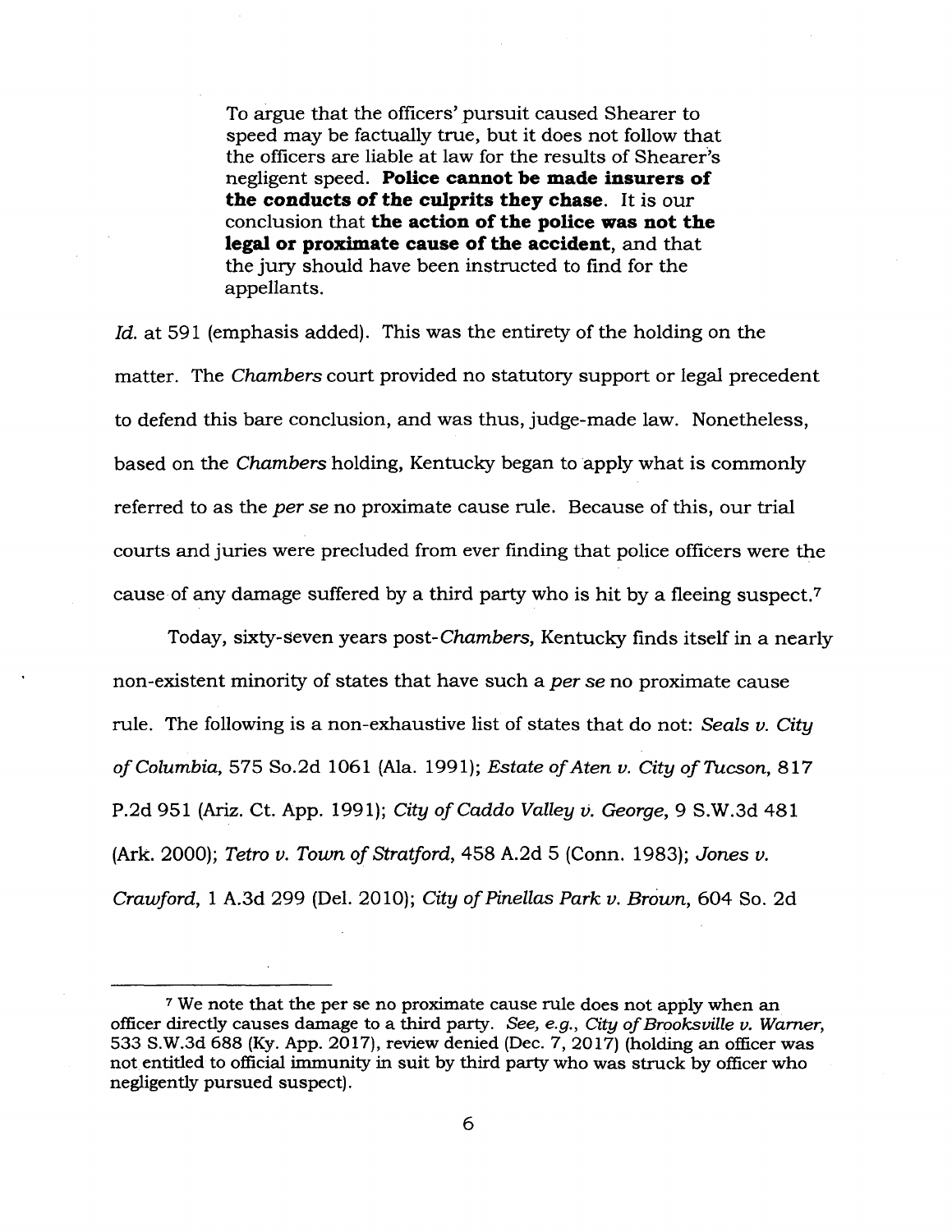1222 (Fla. 1992); *Mixon v. City of Warner Robins,* 444 S.E.2d 761 (Ga. 1994); *Athay v. Stacey,* 128 P.3d 897 (Idaho 2005); *Suwanski v. Village ofLombard,* 794 N.E.2d 1016 (Ill. App. Ct. 2003); *City ofIndianapolis v. Earl,* 960 N.E.2d 868 (Ind. Ct. App. 2012); *Morris v. Leaf,* 534 N.W.2d 388 (Iowa 1995); *Robbins v. City of Wichita,* 172 P.3d 1187 (Kan. 2007); *Boyer v. State,* 594 A.2d 121 (Md. 1991); *Harrison v. Town ofMattapoisett,*937 N.E.2d 514 (Mass. App. Ct. 2010); *Smith v. City of West Point, 475 So. 2d 816* (Miss. 1985) (overruling on different grounds recognized by *Jackson v. Daley,* 739 So.2d 1031 (Miss. 1999)); *Moody v. Kansas City Board ofPolice Commissioners,* 539 S.W.3d 784 (Mo, Ct. App. 2017); *Lee v. City ofOmaha,* 307 N.W.2d 800 (Neb. 1981); *Tice v. Cramer,* 627 A.2d 1090 (N.J. 1993); *Selkowitz v. Nassau County,* 379 N.E.2d 1140 (N.Y. 1978); *Argabrite v. Neer,* 75 N.E.3d 161 (Ohio 2016); *State ex rel. Oklahoma Dept. ofPublic Safety v. Gurich,* 238 P.3d <sup>1</sup> (Okla. 2010); *Lowrimore v. Dimmitt,* 797 P.2d 1027 (Or. 1990); *Jones v. Chieffo,* 700 A.2d 417 (Pa. 1997); *Seide v. State,* 875 A.2d 1259 (R.I. 2005); *Clark v. S.C. Dept. ofPublic Safety,* 608 S.E.2d 573 (S.C. 2005); *Haynes v. Hamilton County,* 883 S.W.2d 606 (Tenn. 1994); *Travis v. City ofMesquite,* 830 S.W.2d 94 (Tex. 1992); *Day v. State ex rel. Utah Dept. ofPublic Safety, 980 P.2d 1171* (Utah 1999); *Morais v. Yee,* 648 A.2d 405 (Vt. 1994); *Mason v. Bitton,* 534 P.2d 1360 (Wash. 1975); *Peak v. Ratliff,* 408 S.E.2d 300 (W.Va. 1991); *Estate of Cavanaugh v. Andrade,* 550 N.W.2d 103 (Wis. 1996); and *DeWald v. State,* 719 P.2d 643 (Wyo. 1986).

In addition, significant changes have occurred in Kentucky's law regarding causation since *Chambers* was rendered. In 1980, for example, we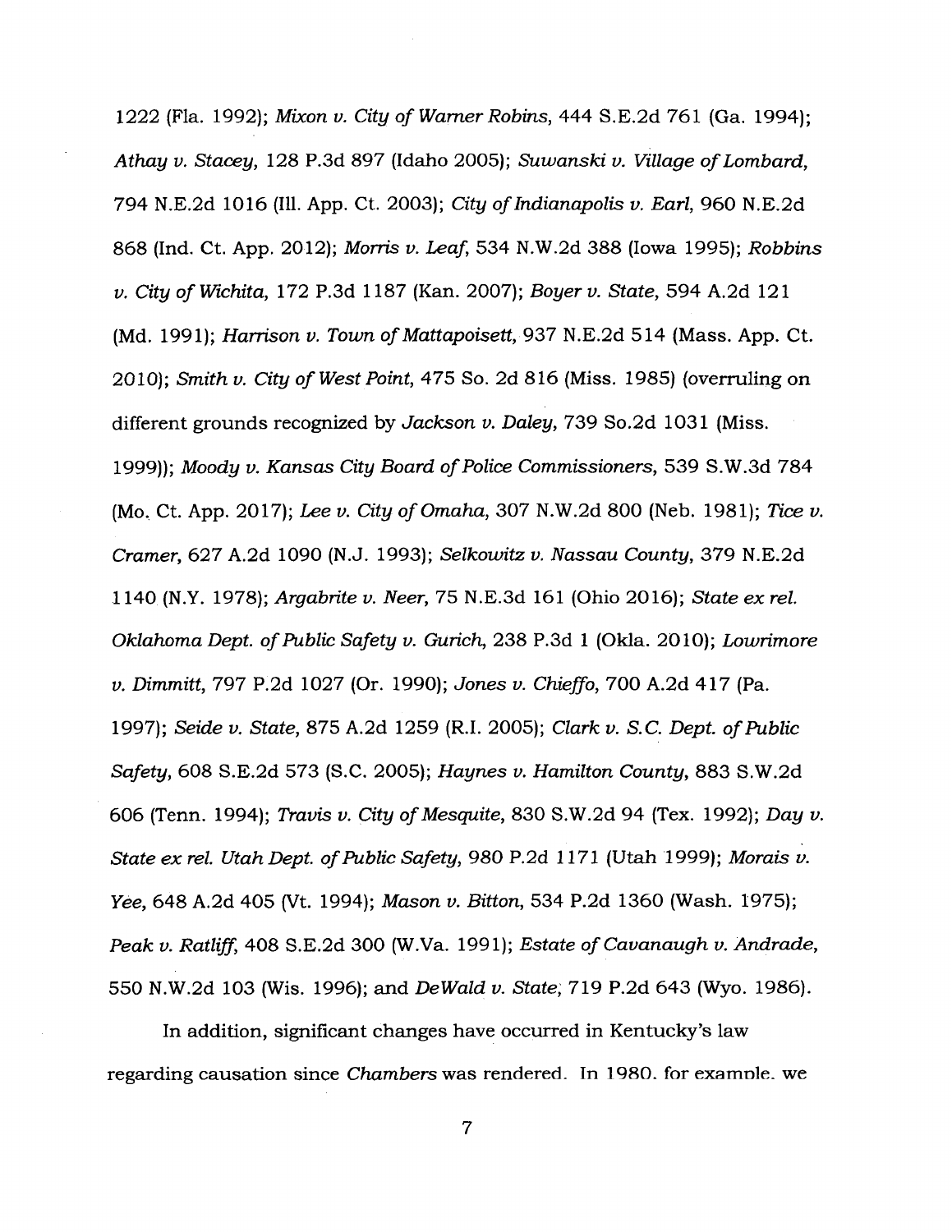adopted the substantial factor test to determine legal causation.<sup>8</sup> Under that test:

> The actor's negligent conduct is a legal cause of harm to another if

- (a) his conduct is a substantial factor in bringing about the harm, and
- (b) there is no rule of law relieving the actor from liability because of the manner in which his negligence has resulted in the harm.<sup>9</sup>

Therefore, to establish liability, a jury need only find that a defendant's actions were a substantial factor in bringing about the harm suffered by the plaintiff.

In addition, four years after *Deutsch,* Kentucky abandoned the traditional approach of contributory negligence in favor of the modem approach, comparative fault.<sup>10</sup> Comparative fault allows a jury to apportion liability to the parties of a negligence suit in direct proportion to their individual fault.<sup>11</sup> Thus, Kentucky's current tort law is vastly different from that which existed when *Chambers* was decided. During that time, there was no apportionment of fault because, as a matter of law, blame could only reside with one party. These changes helped open the door for officers to be apportioned their fair share of liability for negligently pursuing a suspect.

- <sup>10</sup> *Hilen v. Hays,* 673 S.W.2d 714 (Ky. 1984).
- <sup>11</sup> *Hilen,* 673 S.W.2d at 718; KRS 411.182.

*<sup>8</sup> Deutsch v. Shein,* 597 S.W.2d 141 (Ky. 1980), *abrogated on other grounds by Osborne v. Keeney,* 399 S.W.3d <sup>1</sup> (Ky. 2012).

*<sup>9</sup> Deutsch,* 597 S.W.2d at 144. (quoting Restatement of Torts, Second § 431).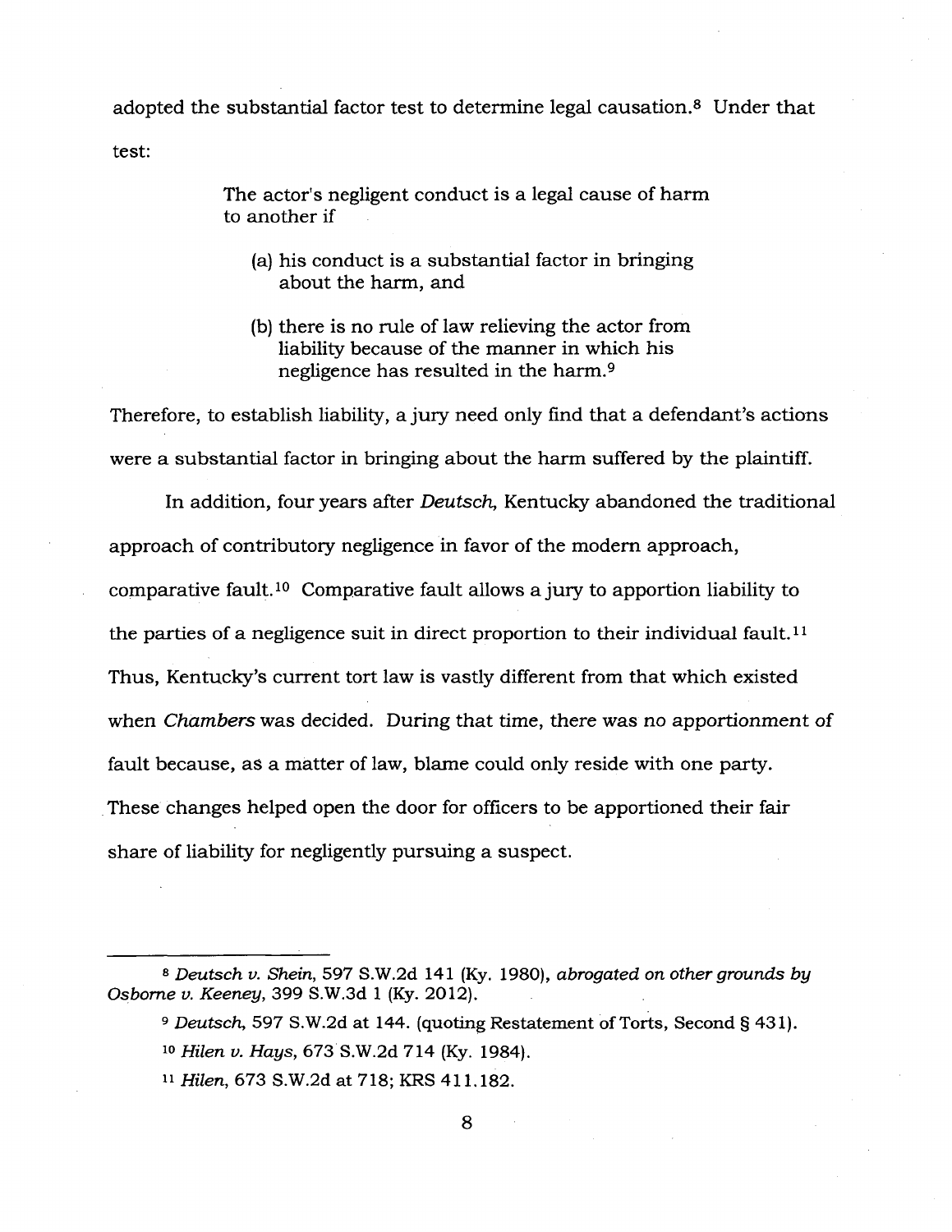Statutory changes have also been made. The statute controlling the conduct of police officers when responding to an emergency, KRS 189.940, states:

> (7) KRS 189.910 to 189.950 does not relieve the driver of any emergency or public safety vehicle from the **duty to drive with due regard for the safety of all persons and property upon the highway.**

(emphasis added). This is substantially the same language of that used by KRS

189.320, the controlling statute when *Chambers* was decided which was later

replaced by KRS 189.940.<sup>12</sup> However, KRS 189.940 was recently amended to

include the following requirements:

(5) The driver of an emergency vehicle desiring the use of any option granted by subsections (1) through (3) of this section shall give warning in the following manner:

- (a) By illuminating the vehicle's warning lights continuously during the period *of the* emergency; and
- (b) By continuous sounding of the vehicle's siren, bell, or exhaust whistle[.]

We feel this amendment demonstrates our legislative branch's

acknowledgement of the need for increased precautions by law enforcement

when responding to emergencies. And this concern is justified. From 1996 to

2015, an average of 355 people (about <sup>1</sup> per day) were killed annually in

<sup>12</sup> *Page v. Dodds,* 433 S.W.2d 656, 658 (Ky. 1968) ("KRS 189.320 states that certain designated emergency vehicles 'shall have the right of way with due regard to the safety of the public.""); *Myers v. Able*, 417 S.W.2d 235, 237 (Ky. 1967) ("KRS 189.320 and 189.390(6) give emergency vehicles the right to disregard traffic regulations at intersections when due regard for the safety of the public is observed.").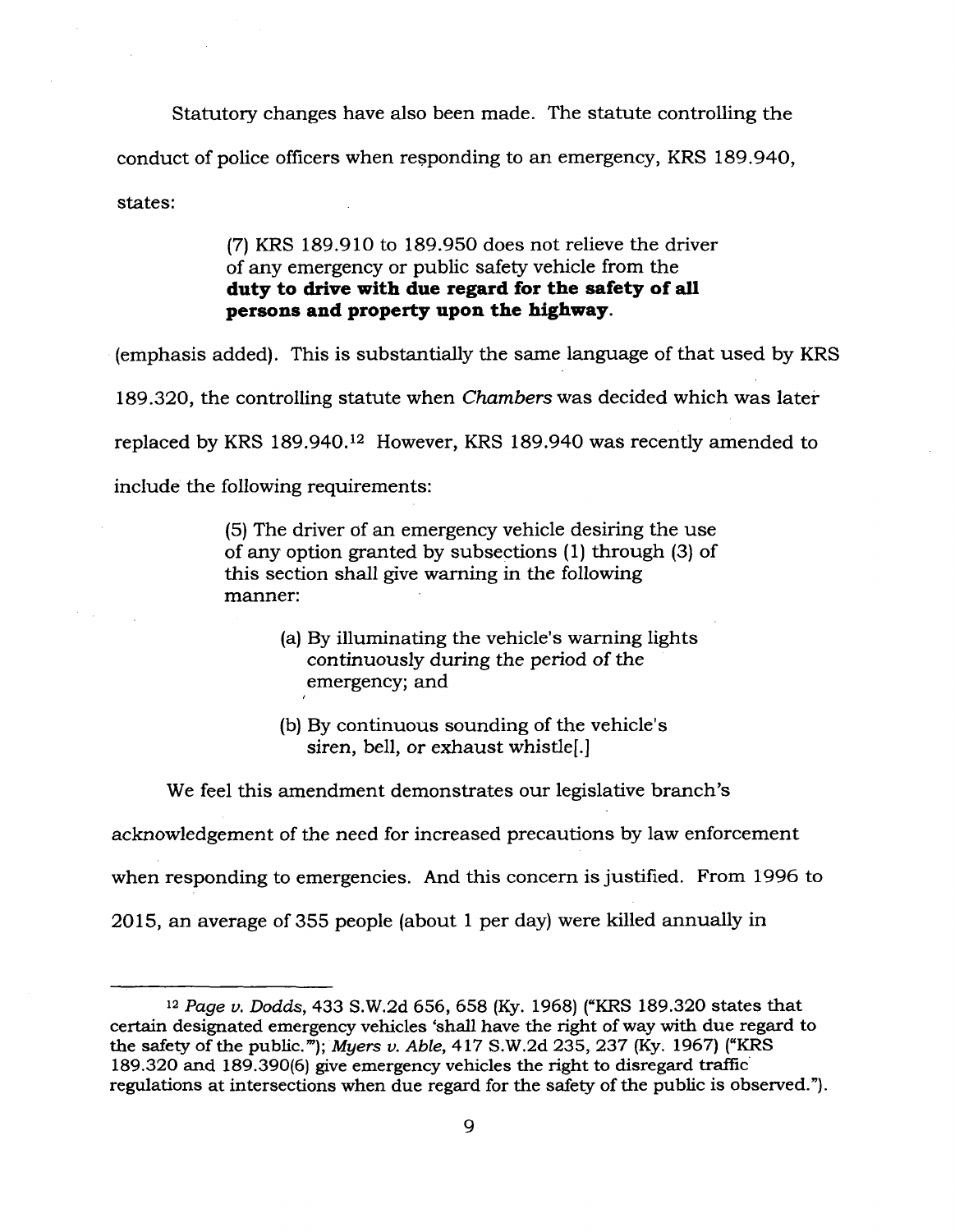pursuit-related crashes.<sup>13</sup> *Id.* During this period, about two-thirds (65%) of pursuit-related fatalities involved occupants of the vehicle being pursued. *Id.* at 6. A third of those killed were occupants of a vehicle not involved in the pursuit (29%) or bystanders not in a vehicle (4%). *Id.* Officers are also put at risk during pursuits: occupants of the pursuing police vehicle accounted for slightly more than 1% of the fatalities from 1996 to 2015. *Id.*

We of course do not criticize the actions of the men and women of law enforcement lightly. However, we agree with the reasoning of the Supreme Court of Tennessee in that

> [w]e recognize that police officers have a duty to apprehend law violators and that the decision to commence or continue pursuit of a fleeing suspect is, by necessity, made rapidly. In the final analysis, however, a police officer's paramount duty is to protect the public. Unusual circumstances may make it reasonable to adopt a course of conduct which causes a high risk of harm to the public. However, such conduct is not justified unless the end itself is of sufficient social value. The general public has a significant interest in not being subjected to unreasonable risks of injury as the police carry out their duties.<sup>14</sup>

Thus, we now overrule *Chambers v. Ideal Pure Milk Co.* insofar as it

created a *per se* no proximate cause rule. We instead hold that an officer can be the cause-in-fact and legal cause of damages inflicted upon a third party as

<sup>13</sup> Brian A. Reaves, Ph.D., *Police Vehicle Pursuits 2012-2013* 6 (U.S. Dept. of Justice Special Report May 2017), https://[www.bjs.gov/content/pub/pdf/pvpl2](http://www.bjs.gov/content/pub/pdf/pvpl213.pdf)13.pdf.

*<sup>14</sup> Haynes v. Hamilton County,* 883 S.W.2d 606, 611 (Term. 1994) (internal footnote omitted).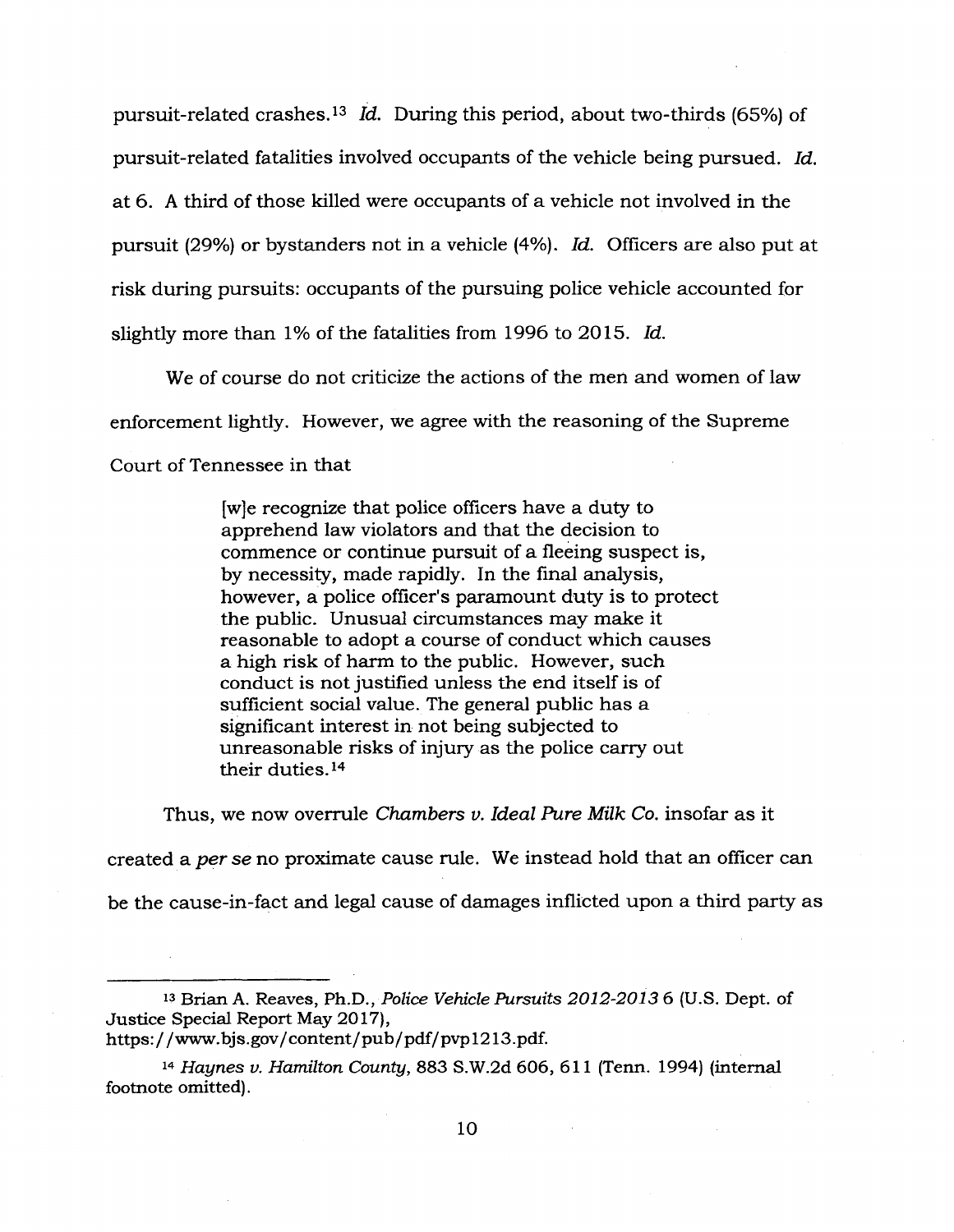a result of a negligent pursuit. The duty of care owed to the public at large by pursuing officers is that of due regard in accordance with KRS 189.940.

Applying this new standard, we hold that the factual allegations in this case were sufficient to create a disputed issue of material fact as to whether Deputy Johnson negligently conducted his pursuit of McLaughlin. A jury will be able to assess the facts and circumstances and duties, including statutory duties, of each of the parties and properly apportion fault, if fault is found.

#### **III. CONCLUSION**

*Chambers v. Ideal Pure Milk Co.* is overruled insofar as it holds there is a *per se no* proximate cause rule where there is no contact with the pursuing vehicle, but injury or damage occurs, due to an allegedly negligent pursuit. We reverse the ruling of the Kentucky Court of Appeals and remand to the Fayette Circuit Court for proceedings consistent with this opinion.

Minton, C.J.; Buckingham, Hughes, Keller, Lambert, VanMeter and Wright, J.J.; sitting.

Minton, C.J.; Buckingham, Hughes, Keller, Lambert and Wright, J.J.; concur.

VANMETER, J., DISSENTING: I respectfully dissent from the majority's opinion overturning sixty-seven years of precedent based on changes in the way this Court views causation and a national trend to move away from the *per se* no proximate cause rule regarding police pursuits. Although the majority acknowledges that amendments to the statute controlling the conduct of police officers contain "substantially the same language" as that used at the time of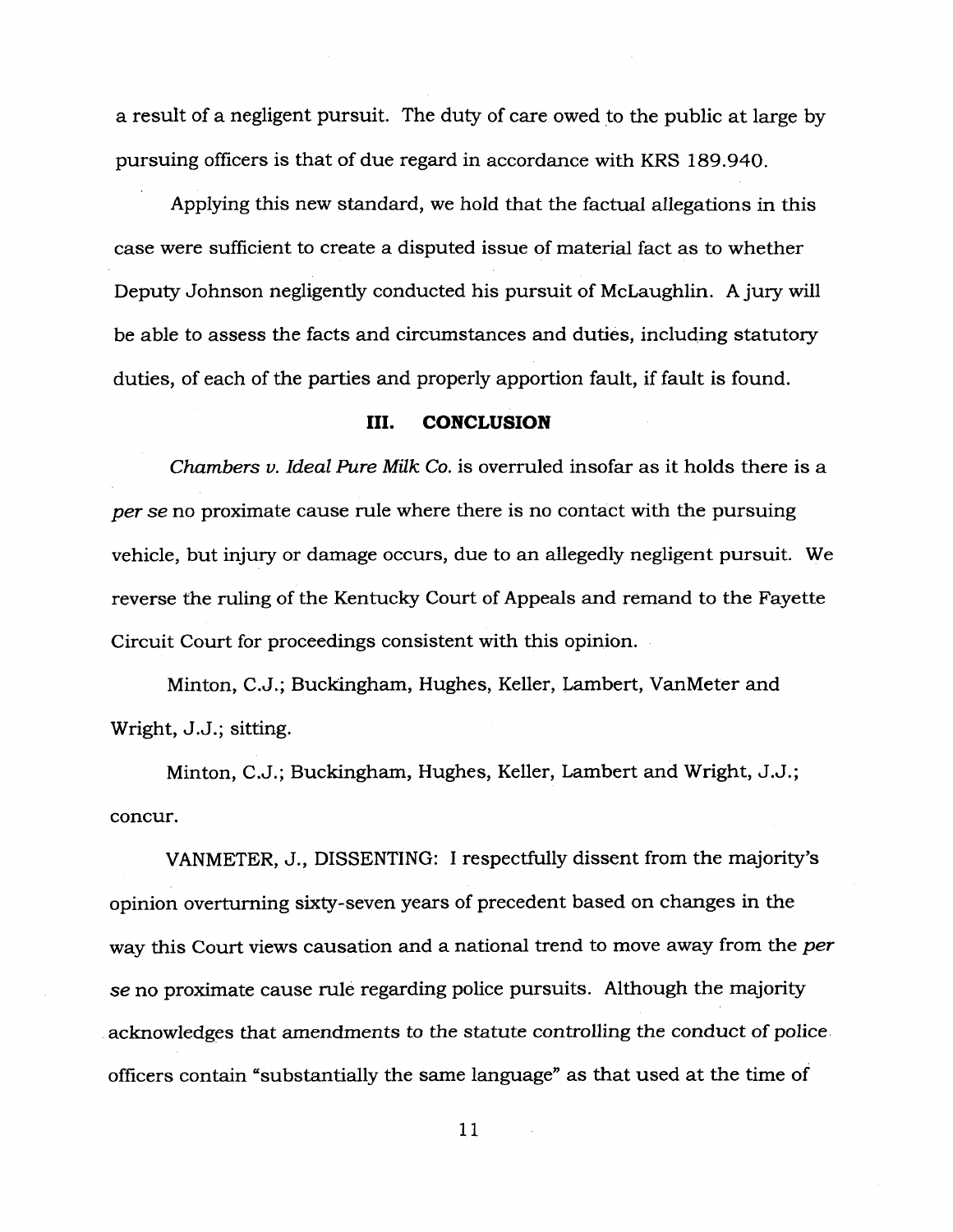the *Chambers* decision, the majority leans on a small change in the police pursuit statute, KRS 189.940(5)(a)-(b)—that a pursuit vehicle must give warning by using both his warning lights and "continuous sounding of the vehicle's siren"—to justify changing public policy so as to impose liability on police officers for the actions of third parties during a police chase. I disagree and would leave this public policy decision to the legislature.

First, the current KRS 189.940(7) states that any emergency responder has a "duty to drive with due regard for the safety of all persons and property upon the highway." The former KRS 189.320 and KRS 189.390, in place at the time of the *Chambers* decision, set forth that an employee operating an emergency vehicle must do so "with due regard to the safety of the public," and "with due regard for safety of all persons using the street," respectively. KRS 189.080(2), in place at the time of *Chambers,* also identified the proper times for the use of a police siren to be when "in the immediate pursuit of an actual or suspected violator of the law."

"[O]ur rules of statutory construction presume that the legislature is aware of the state of the law at the time it enacts a statute . . . including judicial construction of prior enactments." *St. Clair v. Commonwealth,* 140 S.W.3d 510, 570 (Ky. 2004) (citations omitted). Upon enacting the 1970 amendments to the police pursuit statutes, the General Assembly is presumed to have been aware of the holding in *Chambers* shielding law enforcement officers from liability for the negligence of third parties during an active police chase. Therefore, by merely making minor changes and consolidating statutes,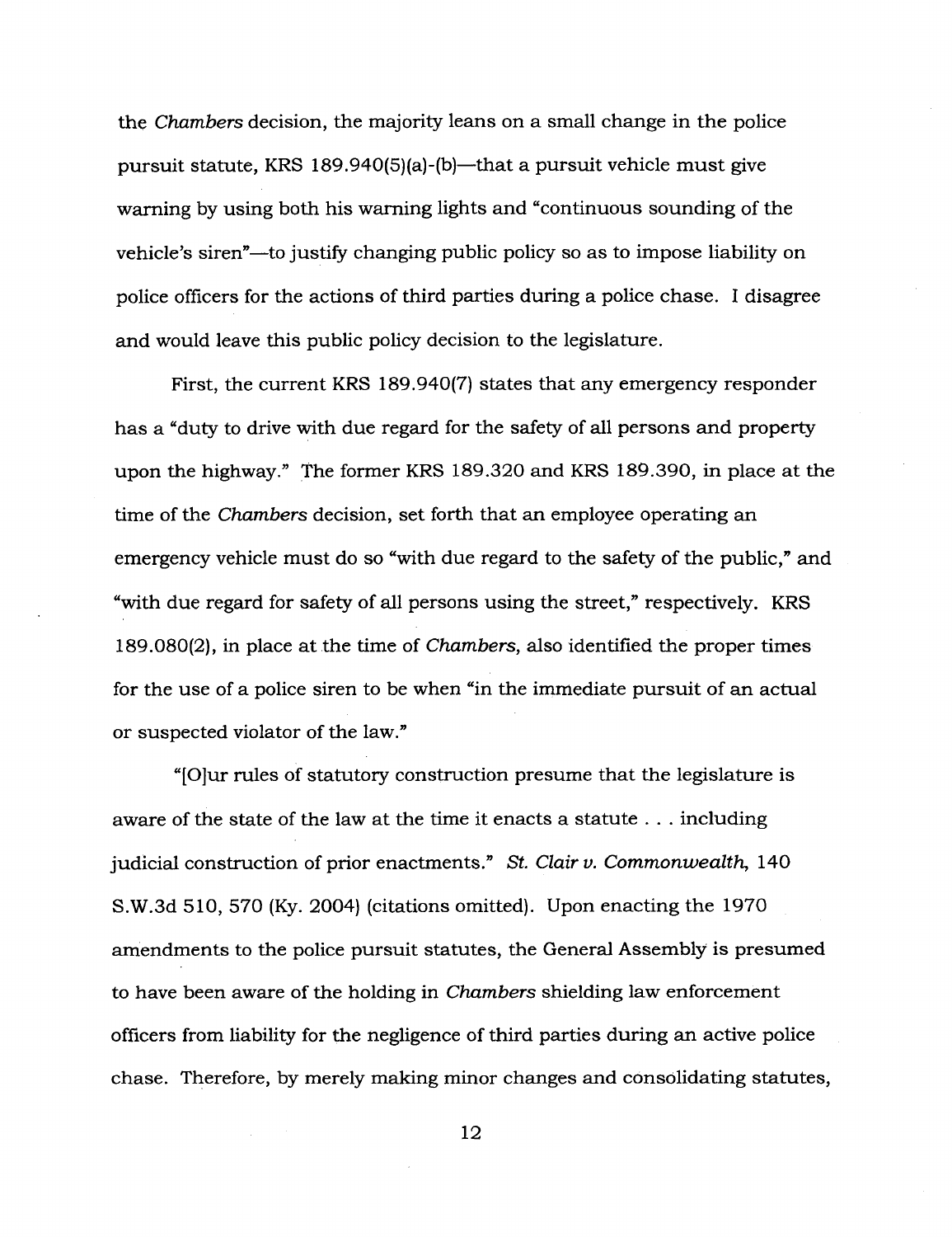the General Assembly implicitly endorsed the holding in the *Chambers.* Without a significant change in the language of a statute, long-standing public policy shielding law enforcement from liability should not be changed by the courts. *See Kentucky State Fair Bd. v. Fowler,* 310 Ky. 607, 614, 221 S.W.2d 435, 439 (1949) ("[t]he public policy of a state is to be found: first, in the Constitution; second, in the Acts of the Legislature; and third, in its Judicial Decisions. ... It is only where the Constitution and the Statutes are silent on the subject that the Courts have an independent right to declare the public policy[]"). The Legislature has had every opportunity to abrogate the decision made in *Chambers* to adhere to the *per se* no proximate cause rule, and we should view its minor changes in more recent amendments as an endorsement of that judicial decision, not as a springboard to overrule sixty-seven years of precedent.

This approach is even endorsed by the Tennessee Supreme Court in the *very case* relied on by the majority. In *Haynes v. Hamilton County,* 883 S.W.2d 606, 611 (Tenn. 1994), the Tennessee Supreme Court overruled its adherence to the *per se* no proximate cause rule and acknowledged the change in Tennessee Code Annotated since the court's most recent affirmance of the *per se* no proximate cause rule. Tenn. Code Ann. § 55-8-108(e) states that, during a police pursuit, a law enforcement officer is not "liable for injuries to a third party proximately caused by the fleeing party *unless the conduct ofthe law enforcementpersonnel was negligent and such negligence was a proximate cause ofthe injuries to the third party"* (emphasis added). Tennessee's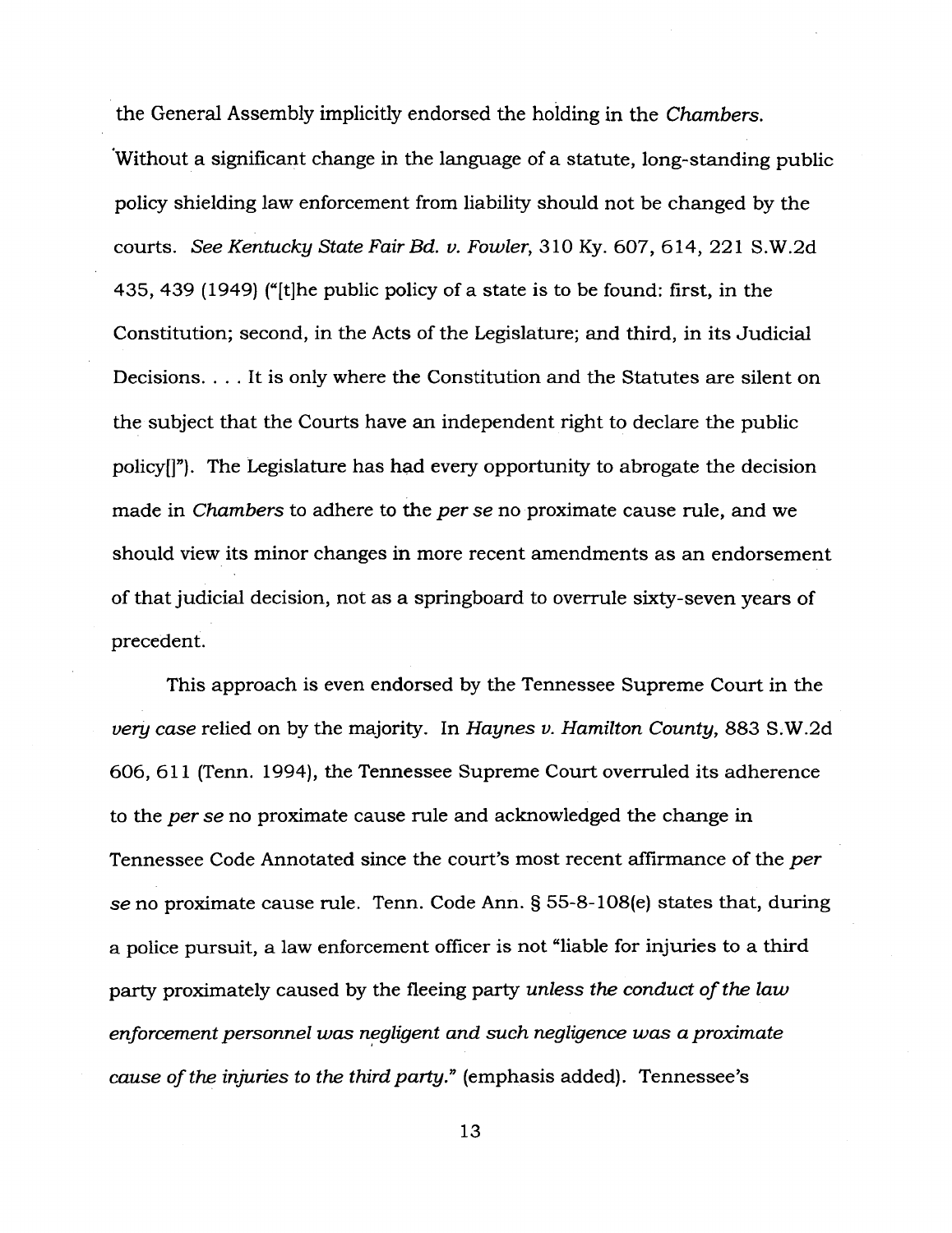departure from the *per se* no proximate cause rule was in response to the significant change in its state code.

Kentucky's statutes cany no such description of law enforcement's liability during a police pursuit, but merely adhere to the same "due regard" standard of care since *Chambers* was decided in 1952. The General Assembly has amended the police pursuit statutory scheme multiple times since the *Chambers* decision and has not abrogated *Chambers* nor made any significant changes to suggest that the decision in *Chambers* no longer comports with the "due regard" standard of care. We should leave the determination of whether public policy no longer supports this rule to the legislative branch, and not overrule precedent the General Assembly has implicitly endorsed. *St. Clair,* 140 S.W.3d at 570.